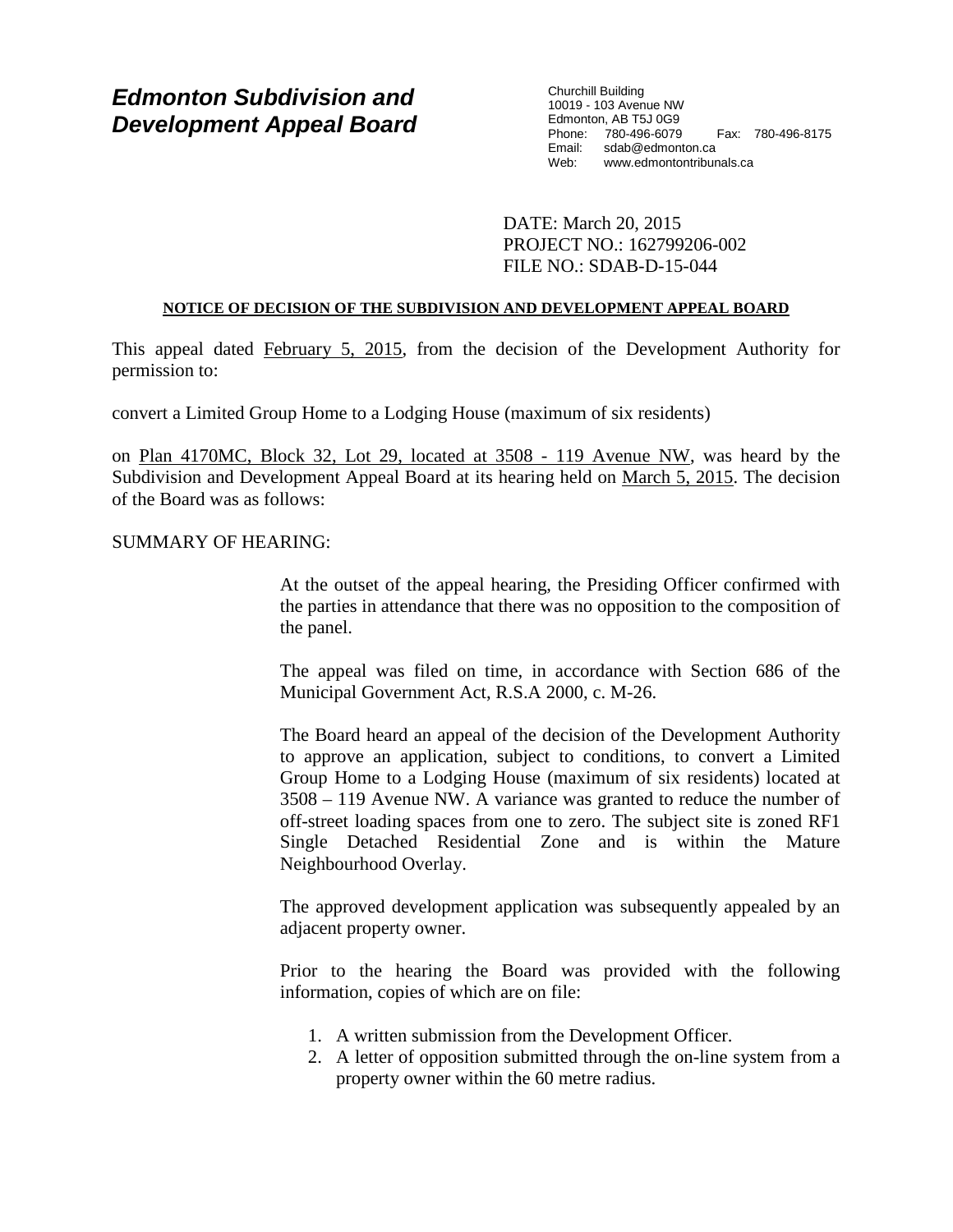The Board heard from Mr. S. O'Sullivan, the Appellant who provided the following information to the Board:

- 1. He was mainly concerned about the mismanagement of the property.
- 2. There were many individuals of unfavourable character living at the property that often fought and yelled. He does not want his daughter to be exposed to such behaviour.
- 3. Security guards patrolled the subject property but were unable to control activities on the property.
- 4. It was his understanding that five to six bedrooms in the basement are rented out by the day, week or month.
- 5. There is a three foot high chain link fence between the subject property and his property. He would like the fence to be replaced with a six foot high fence in order to increase privacy.
- 6. He feels the neighbourhood will only get worse if the proposed lodging house is approved.

Mr. S. O'Sullivan provided the following responses to questions from the Board:

- 1. He has called the City of Edmonton on numerous occasions regarding his concerns. He was told that no action can be taken unless he can provide proof that rooms were being rented out in a manner contrary to the limited group home.
- 2. He has also called the Edmonton Police Service on several occasions.
- 3. He acknowledged that special residential facilities such as a lodging house are expected to be in all City neighbourhoods. He reiterated that his main problem is the mismanagement of the property in the past and the proposed development will continue to be managed by the same company.

The Board heard from Ms. H. Marchick, a neighbouring property owner who provided the following information to the Board.

- 1. She currently lives in a home across the alley and is northeast of the subject property. She previously lived directly across the alley and has resided in the neighbourhood since 1998.
- 2. She was advised that the property was a rehabilitation group home and a clean living facility. She was informed of the facility only after it was in operation.
- 3. In her view the residents of this property were not drug and alcohol free and police frequently attended the residence.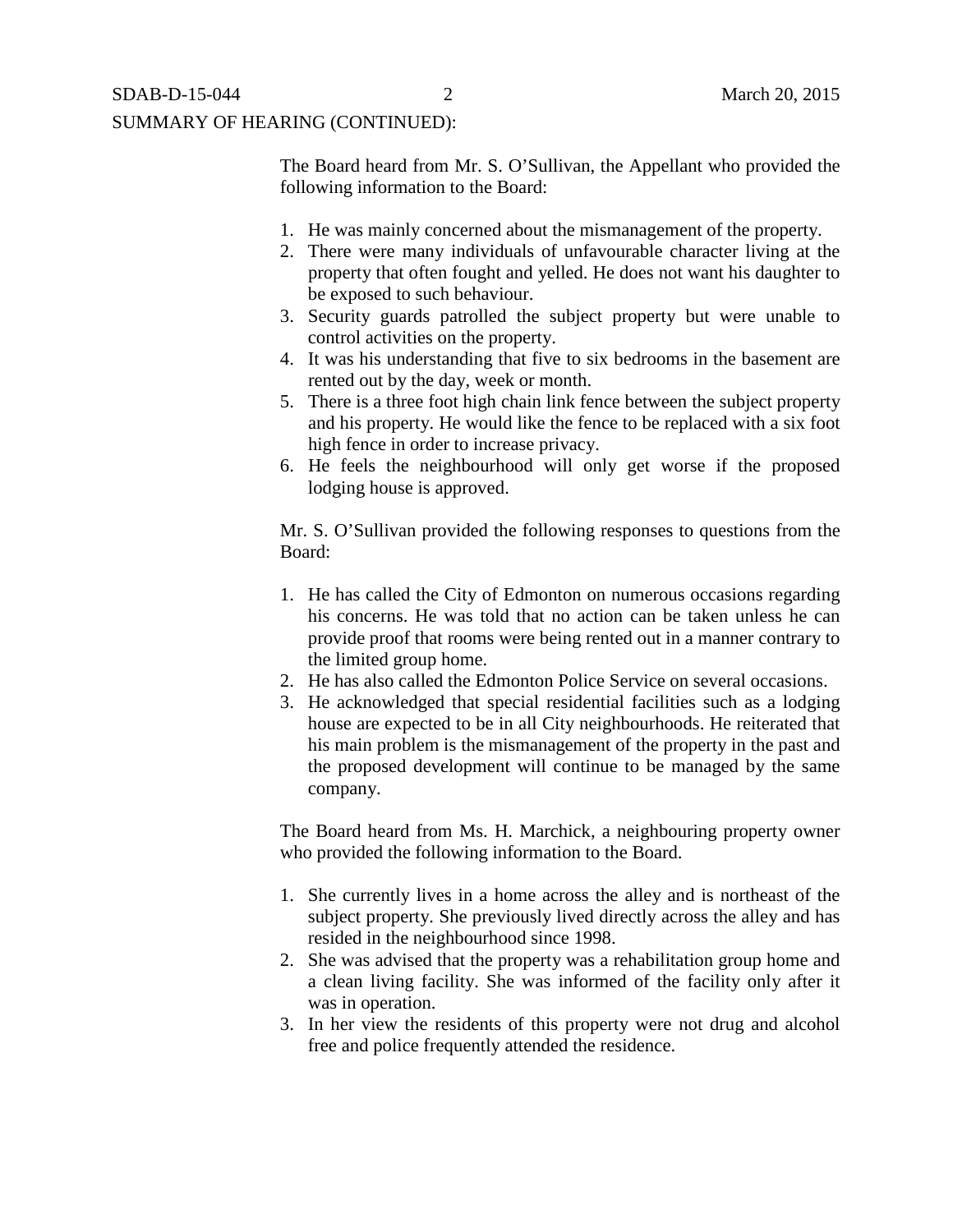- 4. The property was not well managed. The yard was unsightly with overgrown grass that was three feet tall. There were frequent fires in the backyard.
- 5. She and her daughter were afraid to venture outside because of the residents of the subject property. In her opinion, the residents of the subject property are less than desirable people and were an ongoing aggravation.
- 6. She was informed by a resident of the subject property that he was paying \$800 a month for a room in the basement.

Ms. H. Marchick provided the following responses to questions from the Board:

1. She does not believe that a change of use from a limited group home to a lodging house would change anything as the property was already being operated as a lodging house.

Mr. B. Liang and Ms. K. Bauer, representing the City of Edmonton Sustainable Development Department, provided the following information in response to questions from the Board:

- 1. There is a difference between a limited group home and a lodging house. A limited group home requires 24/7 supervision and care of its occupants which is not the case with a lodging house. In addition, provincial licensing is required for a limited group home but not for a lodging house.
- 2. Any health related complaints regarding a limited group home would be handled by a provincial body.
- 3. As a result of a complaint to the City, an inspection of the property was conducted by the Development Compliance Team and the residents were questioned. This inspection confirmed that the subject property was being operated as a lodging house rather than a limited group home as no care was being provided.
- 4. As a result of this inspection, the Development Authority requested the property owner/management company to obtain a development permit for a lodging house in order to comply with the *Edmonton Zoning Bylaw.*
- 5. In their opinion, the proposed lodging house meets the requirements of Sections 76 and 96 of the *Edmonton Zoning Bylaw.*
- 6. In their opinion, a lodging house is a reasonable use for this property due to the close proximity of a hotel, motel and an apartment building.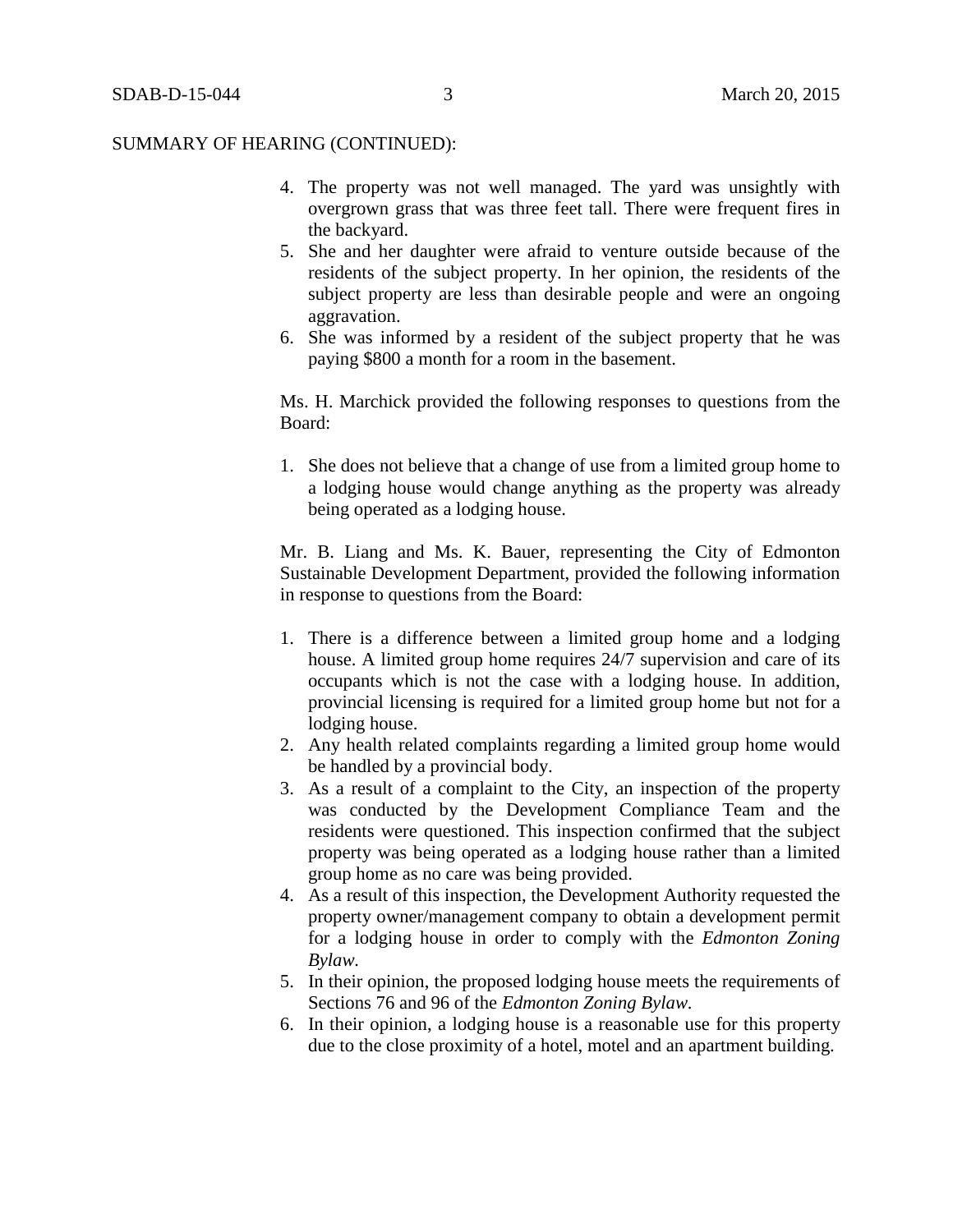- 7. High density commercial uses along with high traffic volume are located across from the subject property. A lodging house will not be further disruptive to this area.
- 8. They stated that in reviewing a development application, the impact and compatibility of the use are considered but not the users.
- 9. A lodging house requires a business licence which would allow further inspections from the City. Enforcement of such parameters has come into effect very recently and was not available in the past when the limited group home was approved in 2010.

Mr. D. Martyshuk, representing the Respondent, Martyshuk Housing, provided the following information to the Board:

- 1. His company has been managing this property since 2008 and it has been operated as a Limited Group Home from January of 2010 to July of 2013.
- 2. The property was not under his management from July of 2013 until November of 2014 at which time Martyshuk Housing resumed the lease again. It remained vacant from November of 2014 until February of 2015.
- 3. He described the residents of Martyshuk Housing are categorized into 5 levels based on the type of abilities, needs and support system required. The residents of the limited group home on the subject property were described as Level 3 clients by the Respondent. He stated Level 3 individuals have mental and addiction issues and are attached to a support program. These individuals require assistance from the Edmonton Police Service and other support workers as and when the need arises.
- 4. The property had a few issues with past occupants. He cited one incident when the police were called in 2011. There was another incident relating to domestic issues involving residents who were renting the property during a period where the property was not managed by his company.
- 5. Martyshuk Housing works regularly with Alberta Heath Services which oversees all group homes. His company works with fire and health departments at both the municipal and provincial levels. The subject property has completed fire and health inspections.
- 6. He stated that police visits to the property were not entirely in response to complaints but are of a proactive nature. Some of the police officers are deemed effective property agents and have permanent access to the property under the Innkeepers Act.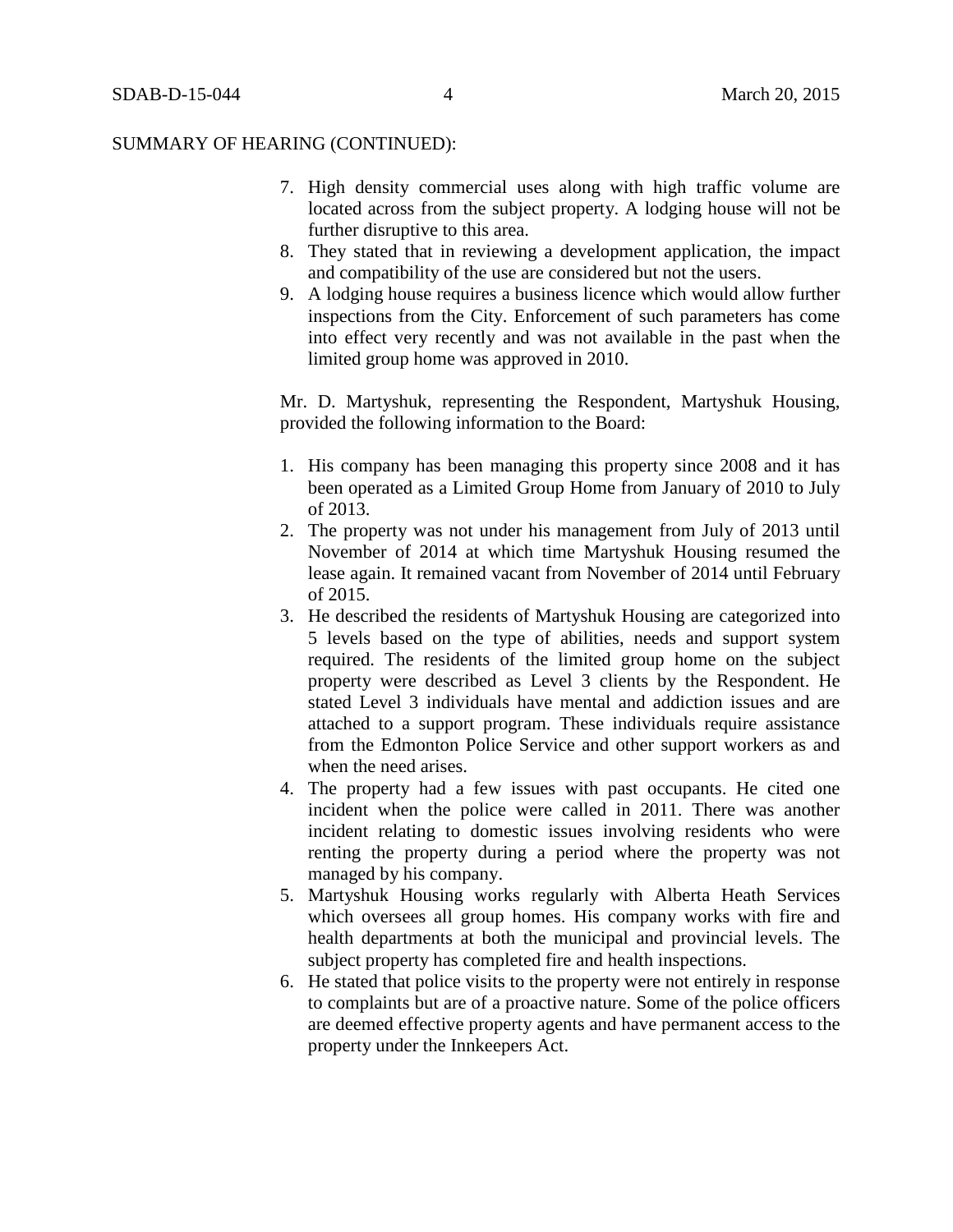- 7. He indicated that throughout the duration he has operated / owned the clean living facility, there has been a consistent struggle between himself and the City in determining the appropriate use class in which his properties should be deemed as and the type of business he wishes to operate. In his opinion, the use of the property was somewhere between a lodging house and a limited group home.
- 8. The City had requested that the lodging houses operating under his company to be re-designated as limited group homes in 2009. Through the re-designation process, the City realized there were inconsistencies in City and provincial regulations in respect to definitions. Five of his properties were licensed by the provincial body and the rest were not re-designated at that time.
- 9. The City and the provincial body has since worked together to align the definitions. The City of Edmonton has decided that the appropriate use class for this type of property is a lodging house which was the intended use of the property since 2008.

Mr. Martyshuk provided the following responses to questions from the Board.

1. The Respondent is willing to work with the Appellant to put up a six foot fence between the two properties.

In rebuttal Mr. O'Sullivan made the following points:

- 1. He acknowledged that the house was vacant for some time and he was not aware of any complaints while it was vacant.
- 2. The previous renters were good neighbours.
- 3. He believes there is another group home north of the subject property for residents with disabilities and questioned if the proposed development is within the threshold limit as prescribed in Section 96 of the *Edmonton Zoning Bylaw*.
- 4. In his opinion, the Respondent was unable to follow the regulations of operating a limited group home which included on-site supervision of the residents and is circumventing the process by reclassifying the use to a lodging house.
- 5. In his opinion, the Respondent has many properties to oversee and cannot manage all of his properties appropriately.
- 6. He confirmed that a six foot fence between the subject property and his property would minimize the impact of the use for his own purposes but not for any other neighbour.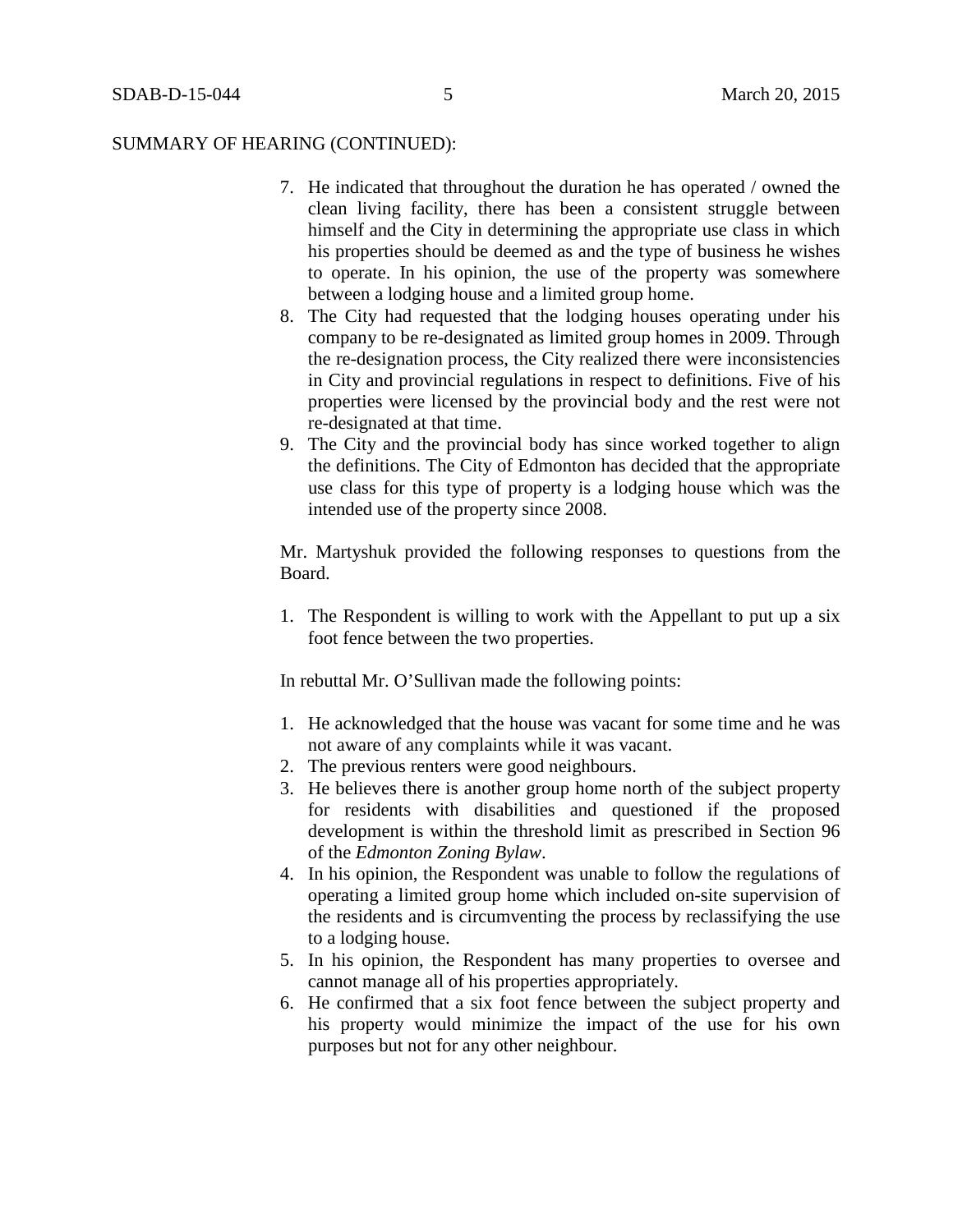DECISION:

That the appeal be DENIED and the decision of Approval of the Development Authority be UPHELD subject to the following conditions:

- 1. A 1.85 metre solid fence shall be constructed along the north Side Lot Line except in portions thereof that is deemed to be the Front Yard.
- 2. There shall be a maximum of six residents residing on the property (Reference Section 76(1)).
- 3. Three parking spaces shall be wholly provided on the same Site as the building. (Reference Section  $54.2(1)(a)$  and  $54.2(2)(a)$ )
- 4. All required parking spaces shall be clearly demarcated, have adequate storm water drainage and storage facilities, and be Hardsurfaced (Reference Section 54.6(1)(a)(i)). For an on-site Driveway or Parking Area, the area required to be Hardsurfaced may be constructed on the basis of separated tire tracks, with natural soil, grass, or gravel between the tracks, but shall be constructed so that the tires of a parked or oncoming vehicle will normally remain upon the Hardsurfaced area (Reference Section  $54.6(2)(b)$ ).
- 5. No Major Home Based Business, Secondary Suite, Garden Suite or Garage Suite shall be permitted as part of a Lodging House development or on the Site of such development (Reference Section 76(7))
- 6. For the purpose of applying these regulations the Development Officer shall maintain a register of all approved Special Residential Facilities. The register shall include the address of the facility, maximum occupancy of the facility, and any other necessary information (Reference Section 96.5)
- 7. An approved Development Permit means that the proposed development has been reviewed only against the provisions of the Edmonton Zoning Bylaw. It does not remove obligations to conform with other legislation, bylaws or land title instruments such as the Municipal Government Act, the ERCB Directive 079, the Edmonton Safety Codes Permit Bylaw or any caveats, covenants or easements that might be attached to the Site.
- 8. Prior to the Release of Drawings for Building Permit Review, the applicant or property owner shall pay a Sanitary Sewer Trunk Fund fee of \$1862.00. All assessments are based upon information currently available to the City. The SSTF charges are quoted for the calendar year in which the development permit is granted. The final applicable rate is subject to change based on the year in which the payment is collected by the City of Edmonton.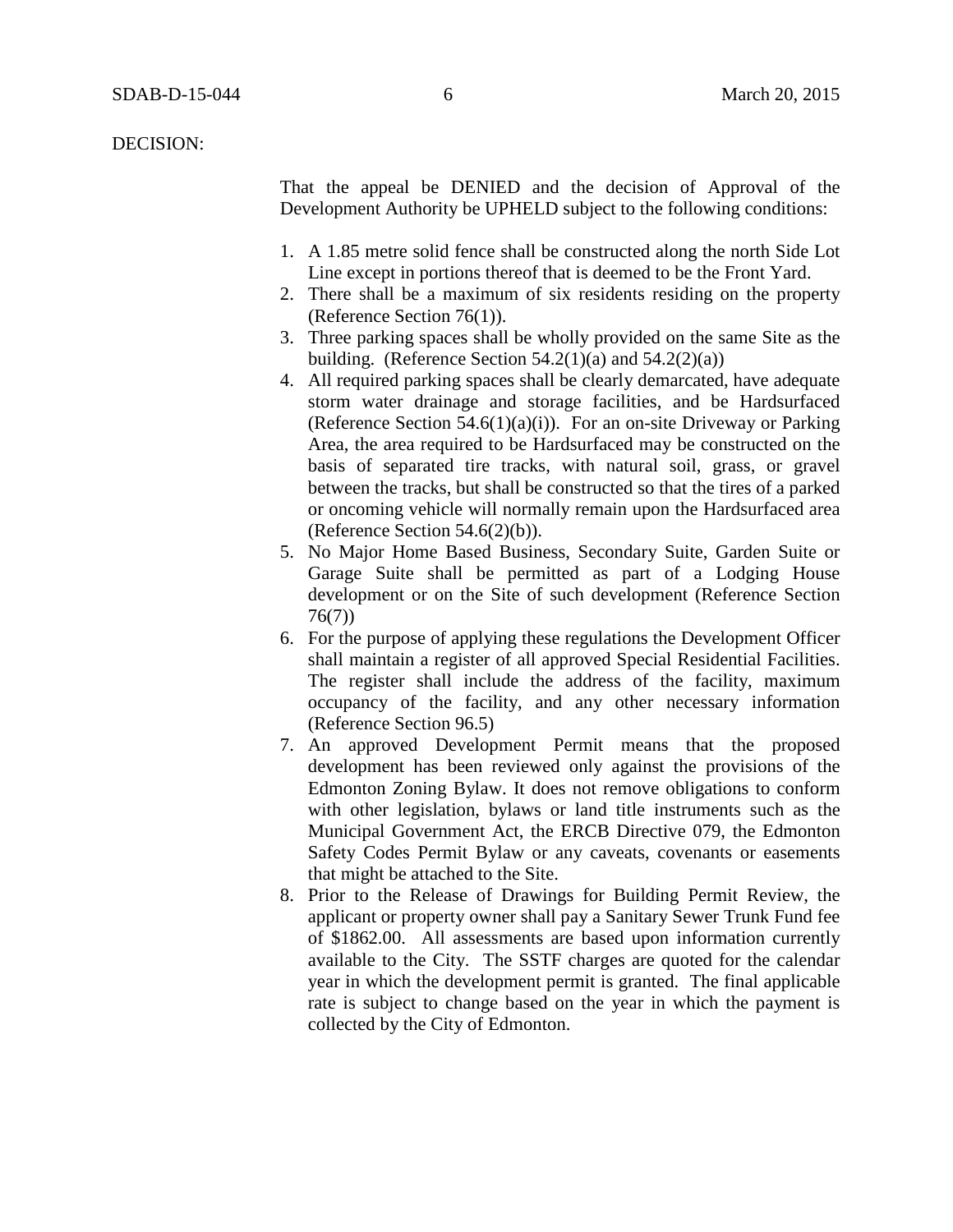# **Variance**

Section  $54.4(1)(a)$  relaxed - The number of off-street loading spaces relaxed from one required loading space to zero required loading space.

NOTE: Signs require separate Development Applications.

NOTE: This is not a Business Licence. A separate application must be made for a Business Licence.

#### REASONS FOR DECISION:

The Board finds the following:

- 1. A Lodging House is a Discretionary Use in the RF1 Single Detached Residential Zone.
- 2. The Board accepts the submissions of the Development Authority and finds the proposed Use is suitable for the subject property for the following reasons:
	- a. Section 96.2.b. of the *Edmonton Zoning Bylaw* states that the purpose of special residential facilities, which include Lodging Houses, is to ensure that special residential facilities are available in all neighbourhoods. This is also in accordance with Section 4.4.1.1 of the Municipal Development Plan which encourages the Development Authority to "provide a broad and varied housing choice incorporating housing for various demographic and income groups in all neighbourhoods".
	- b. The proposed Lodging House is appropriately located as there is a Hotel along with a large parking lot directly south of the property across 119 Avenue NW; a Motel is located southwest of the property on 36 Street NW; and a three-Storey Apartment Housing is located on the southwest corner of 119 Avenue NW and 36 Street NW.
	- c. The subject area is a high traffic volume area and a Lodging House will not generate disruptive volumes of traffic.
	- d. With the exception of the provision of an on-site loading space, the development complies with all of the development regulations for a Lodging House in the *Edmonton Zoning Bylaw.*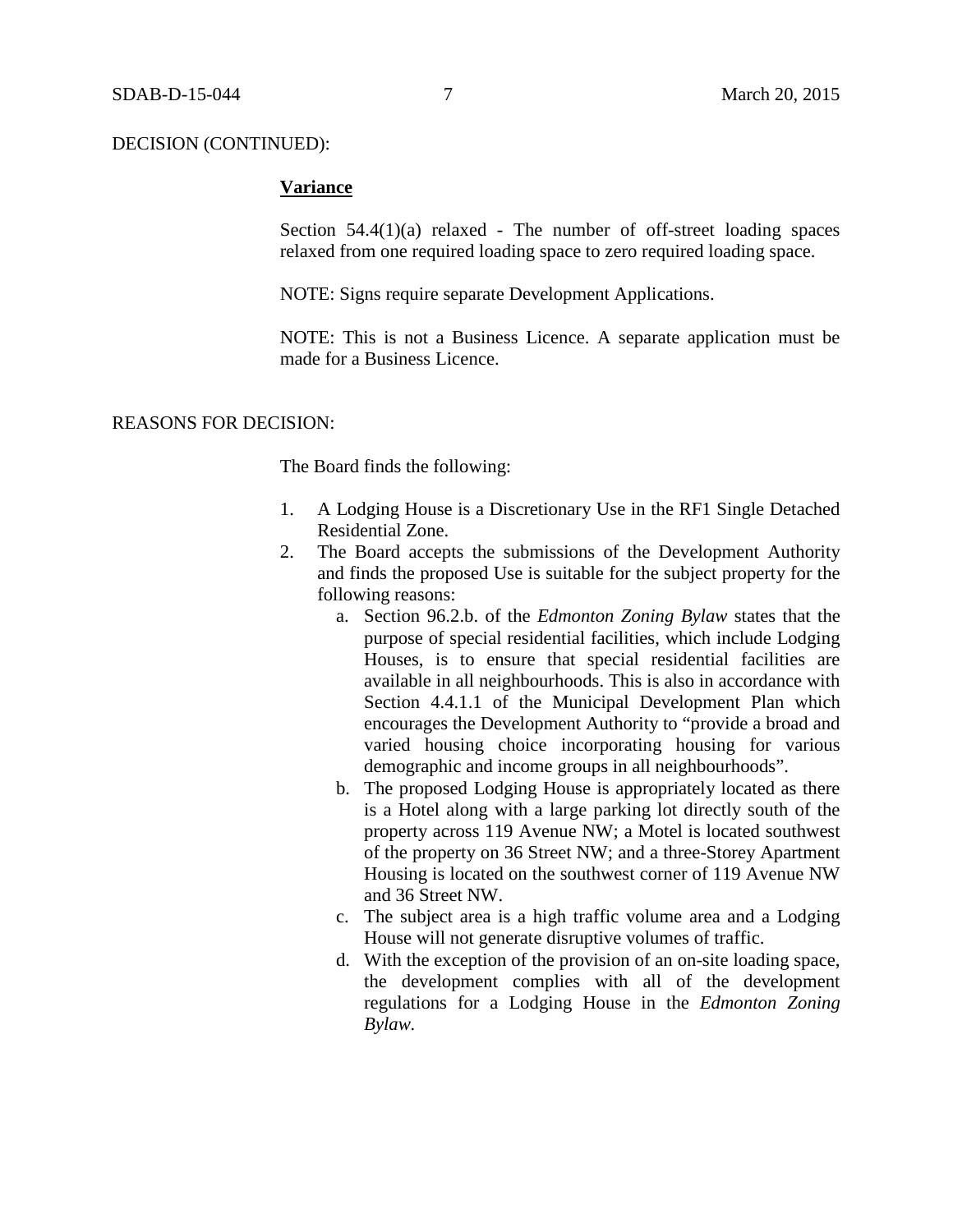#### REASONS FOR DECISION (CONTINUED):

- 3. The Board accepts the evidence of the Appellant that there may be privacy issues which could occur when a more intensive Use is juxtaposed onto an abutting land that contains a less intensive use such as a Single Detached Housing. The Board has alleviated such concern by requiring the Respondent to construct a solid privacy fence as stated above.
- 4. The Board notes that neither the submissions made at the hearing nor the written submissions submitted by parties in opposition to the development mentioned the variance of one on-site loading space as a concern. The Development Authority has demonstrated that the proposed use will not generate traffic volume that is uncharacteristic of the area or create any traffic disruption.
- 5. The Board finds that upholding the variance granted by the Development Authority will not unduly interfere with the amenities of the neighbourhood nor materially interfere with or affect the use, enjoyment or value of neighbouring parcels of land.

# **IMPORTANT INFORMATION FOR APPLICANT/APPELLANT**

- 1. **THIS IS NOT A BUILDING PERMIT.** A Building Permit must be obtained separately from the Sustainable Development Department, located on the 5th Floor, 10250 – 101 Street, Edmonton.
- 2. When an application for a Development Permit has been approved by the Subdivision and Development Appeal Board, it shall not be valid unless and until any conditions of approval, save those of a continuing nature, have been fulfilled.
- 3. A Development Permit shall expire and shall no longer be valid after one year from the date of approval of the Permit, if no construction has been initiated. However, if the permit holder is unable to proceed pending a court decision involving the proposed development, time shall not run until such proceedings are finally completed. For further information, refer to Section 22 of the Edmonton Zoning Bylaw, 12800.
- 4. Notwithstanding clause (3) above, if a Building Permit is issued for the development within the twelve month period, the Development Permit issued therefore shall not lapse unless and until the Building Permit so issued is cancelled or allowed to lapse by virtue of work not having commenced within the statutory minimum period.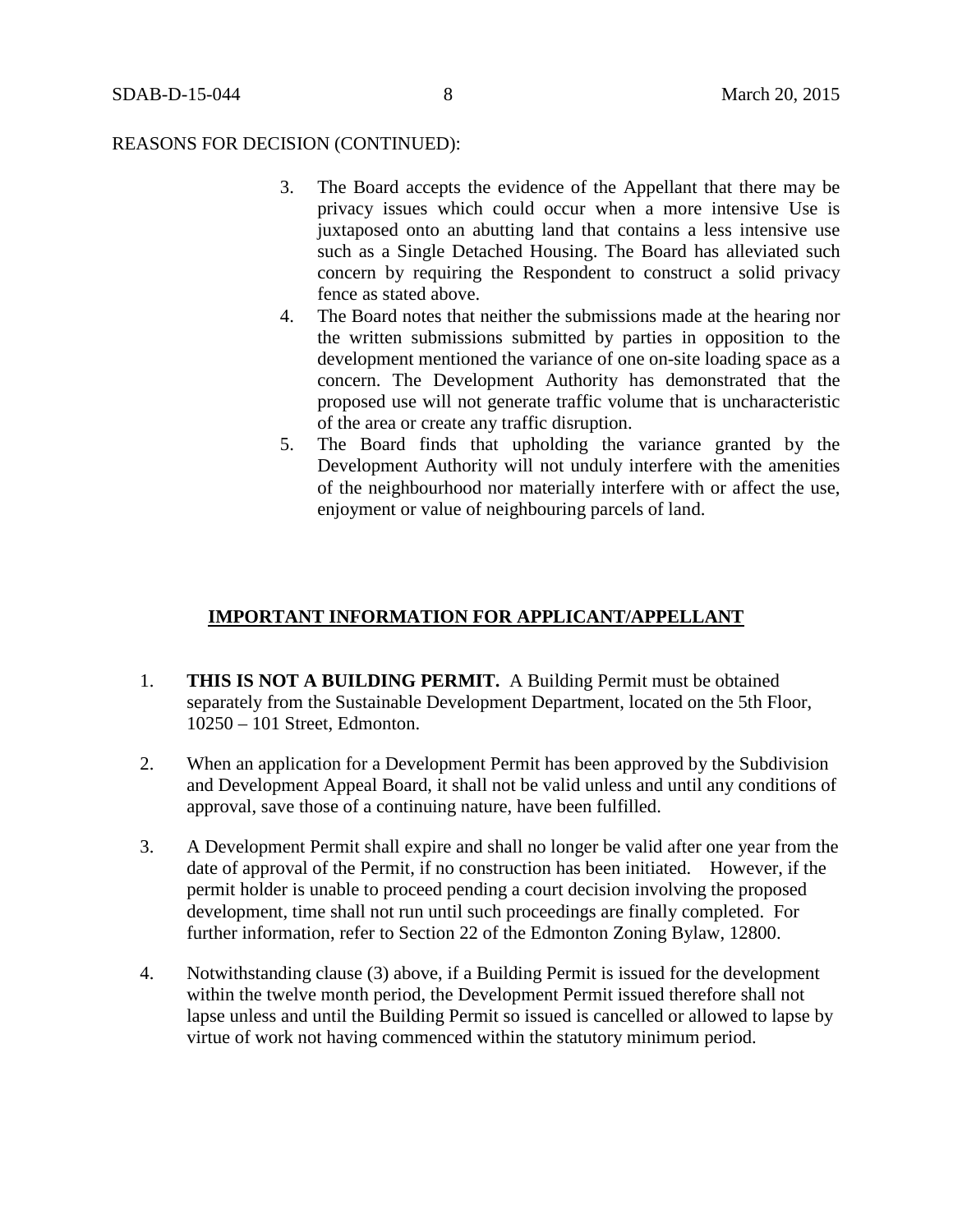- 5. This decision may be appealed to the Alberta Court of Appeal on a question of law or jurisdiction under Section 688 of the Municipal Government Act, R.S.A. 2000, c. M-26. If the Subdivision and Development Appeal Board is served with notice of an application for leave to appeal its decision, such notice shall operate to suspend the Development Permit.
- 6. When a decision on a Development Permit application has been rendered by the Subdivision and Development Appeal Board, the enforcement of that decision is carried out by the Sustainable Development Department, located on the 5th Floor, 10250 – 101 Street, Edmonton.

Ian Wachowicz SUBDIVISION AND DEVELOPMENT APPEAL BOARD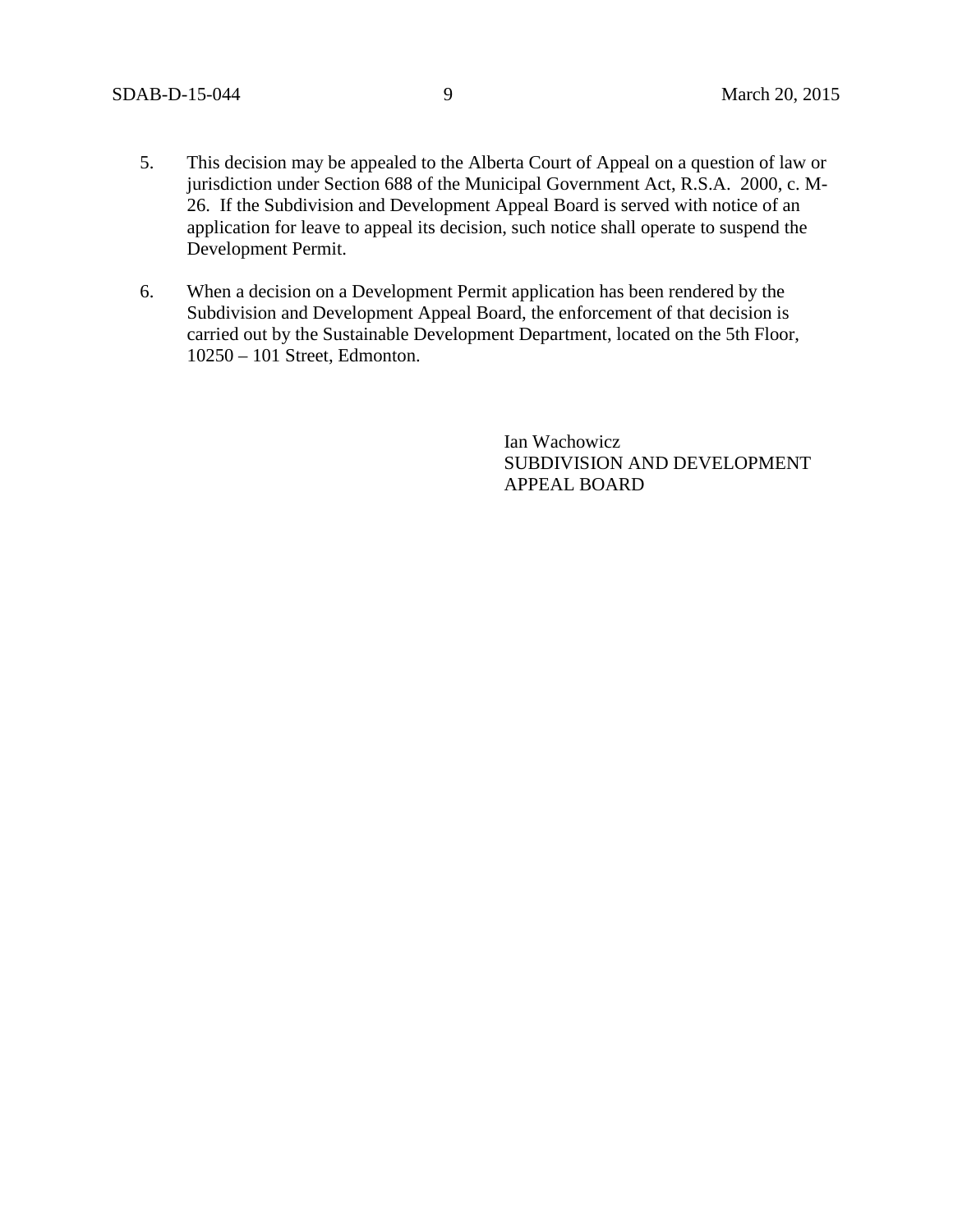*Edmonton Subdivision and Development Appeal Board*

Churchill Building 10019 - 103 Avenue NW Edmonton, AB T5J 0G9 Phone: 780-496-6079 Fax: 780-496-8175 Email: sdab@edmonton.ca Web: www.edmontontribunals.ca

# **SDAB-D-15-045**

# **Application No. 164026809-002**

An appeal to operate a Major Home Based Business (sales and storage of hydrovac trucks) Lot 3, Block 2, Plan  $7521733$ , located at  $2340 - 28$  Avenue SW was WITHDRAWN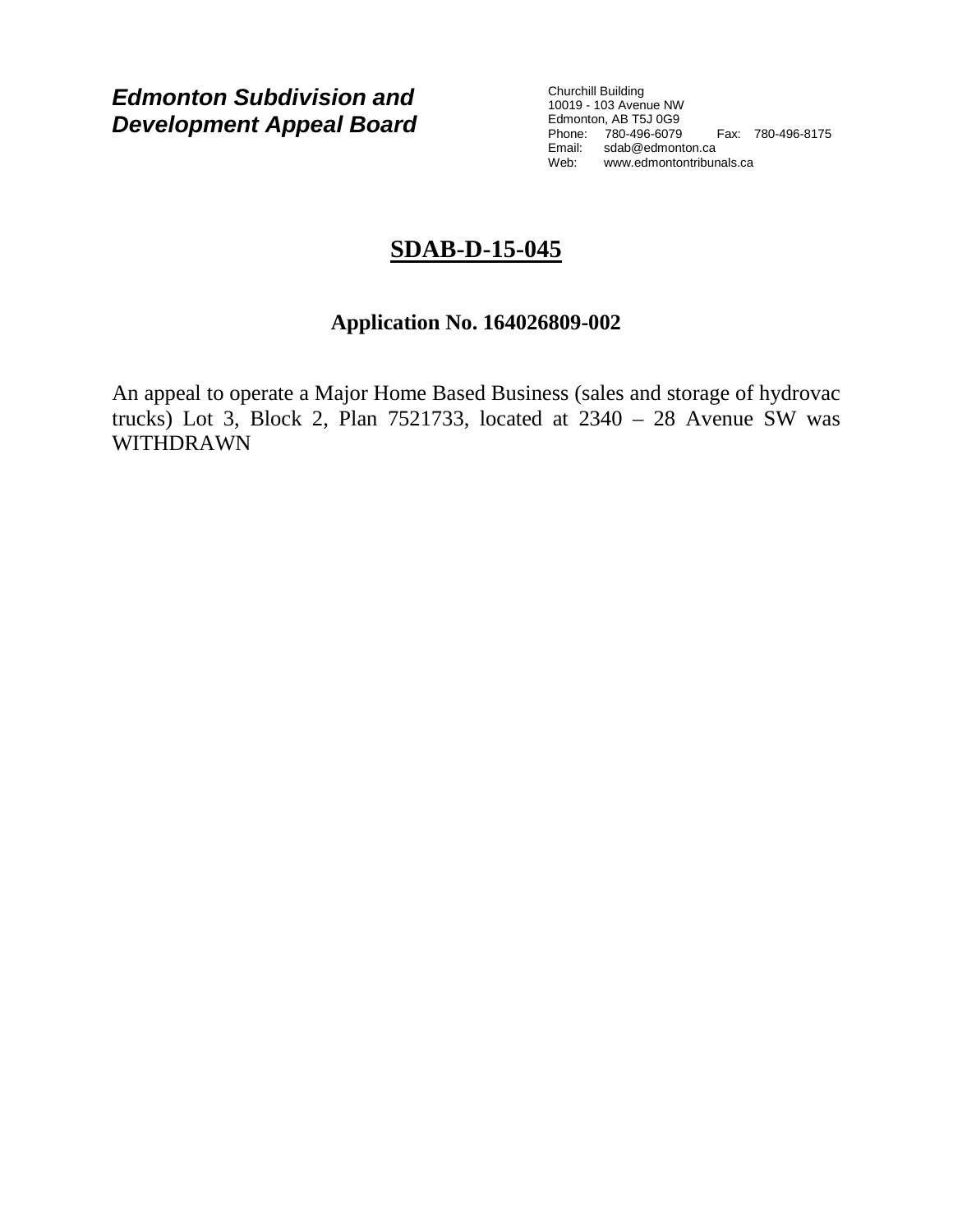# *Edmonton Subdivision and Development Appeal Board*

Churchill Building 10019 - 103 Avenue NW Edmonton, AB T5J 0G9 Phone: 780-496-6079 Fax: 780-496-8175 Email: sdab@edmonton.ca<br>Web: www.edmontontribur www.edmontontribunals.ca

DATE: March 20, 2015 APPLICATION NO: 155964613-001 FILE NO.: SDAB-D-15-019

# **NOTICE OF DECISION OF THE SUBDIVISION AND DEVELOPMENT APPEAL BOARD**

This appeal dated November 26, 2014, from the decision of the Development Authority for permission to:

Construct an Accessory Building (detached garage, 4.88 metres by 6.10 metres)

on Lot 68A, Block 3, Plan 7822457, located at 8805 – 101A Avenue NW, was heard by the Subdivision and Development Appeal Board at its hearing held on January 21, 2015 and March 5, 2015. The decision of the Board was as follows:

*January 21, 2015 Hearing:*

MOTION:

"that SDAB-D-15-019 be tabled to March 5, 2015 at the written request of the Appellant."

*March 5, 2015 Hearing:*

MOTION:

"that SDAB-D-15-019 be raised from the table."

# SUMMARY OF HEARING:

At the outset of the appeal hearing, the Presiding Officer confirmed with the parties in attendance that there was no opposition to the composition of the panel.

The appeal was filed on time, in accordance with Section 686 of the *Municipal Government Act*, R.S.A 2000, c. M-26.

The Board heard an appeal of the decision of the Development Authority to refuse an application to construct an Accessory Building (detached Garage, 4.88 metres by 6.10 metres), located at 8805 – 101A Avenue NW. The subject site is in the RF2 Low Density Infill Zone and is within the Mature Neighbourhood Overlay. The development permit application was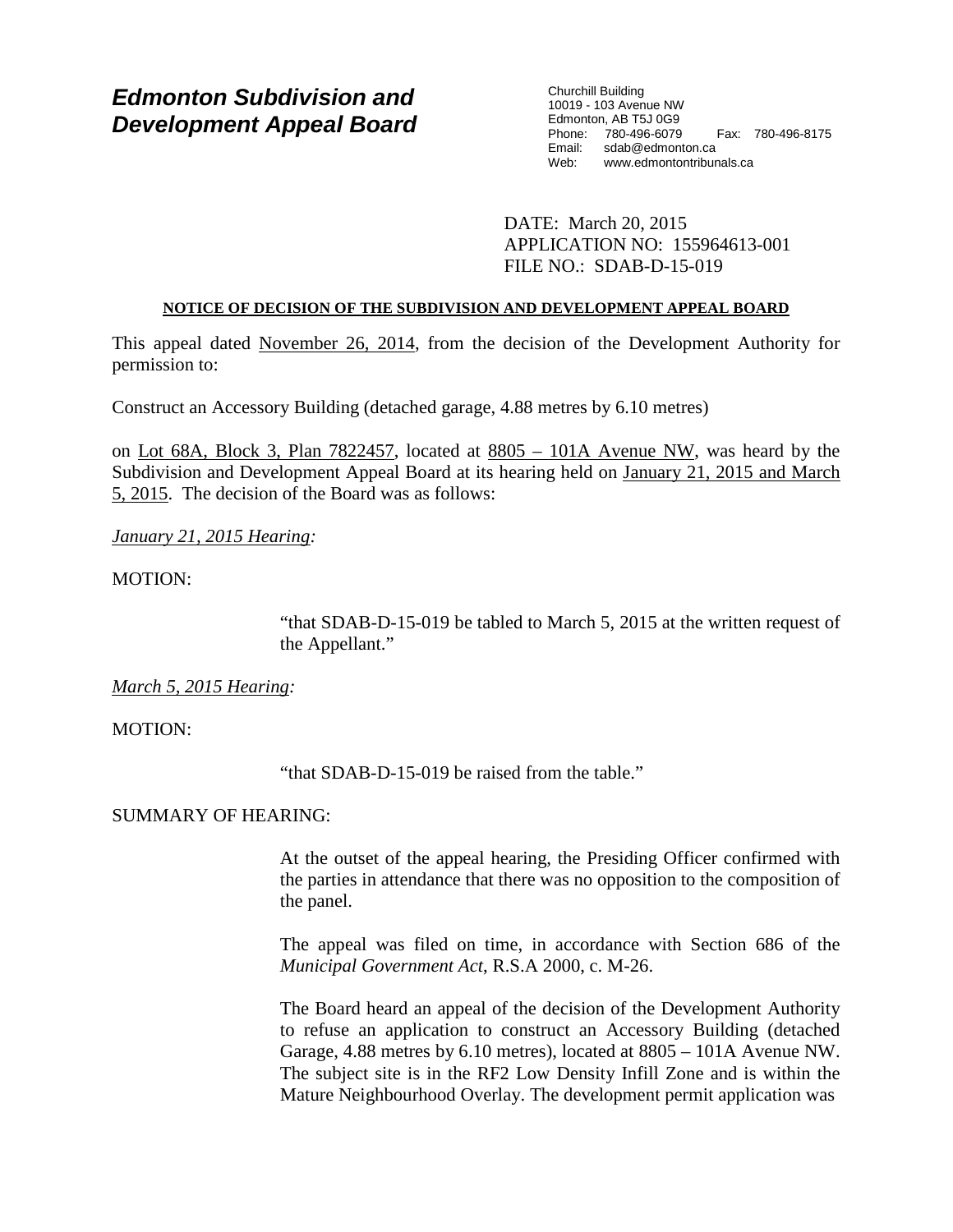refused due to an excess in the maximum number of Storeys, a deficiency in the number of required Parking Spaces, a deficiency in the minimum required Front Setback, an excess in the maximum allowable Site Coverage, and that the proposed detached Garage has vehicular access from the front public roadway where a treed landscaped boulevard is present along the roadway adjacent to the property line and a rear lane exists which is not permitted in the Mature Neighbourhood Overlay.

Prior to the hearing the following information was provided to the Board, copies of which are on file:

- Written submission from the Development Authority dated February 27, 2015
- Memorandum from Transportation Services dated October 24, 2014
- Geotechnical Review from Transportation Services dated September 3, 2014
- Petition provided by the Appellant on March 5, 2015
- Three letters of support from neighbouring property owners provided by the Appellant on March 5, 2015, dated December 22, 2014 and February 28 and February 26, 2015.

The Board heard from the Appellants, Ms. M. Landry, property owner and Mr. L. Rebonni, the contractor, who provided the following information to the Board:

- 1. They reviewed their submission, Exhibit "A", a set of revised plans which showed a one Storey, 6.1 metres by 6.1 metres double detached garage. They stated the revised plan has eliminated 3 of the 5 variances required by the original plan that was refused by the Development Authority.
- 2. They stated that the double garage removed the parking deficiency requirement; and revisions to the roof plan will eliminate the excess of a half-storey in height.
- 3. They stated that site coverage was an issue on the original plans but by removing portions of the roof over the covered deck, they were able to create a 2 car garage and conform to the 42 percent allowable site coverage. They provided a photograph showing the current state of the partially covered deck marked as Exhibit "B".
- 4. The two variances are:
	- a. A variance to Section 814.3(10) of the *Edmonton Zoning Bylaw* to allow access from a public roadway where an abutting lane exists.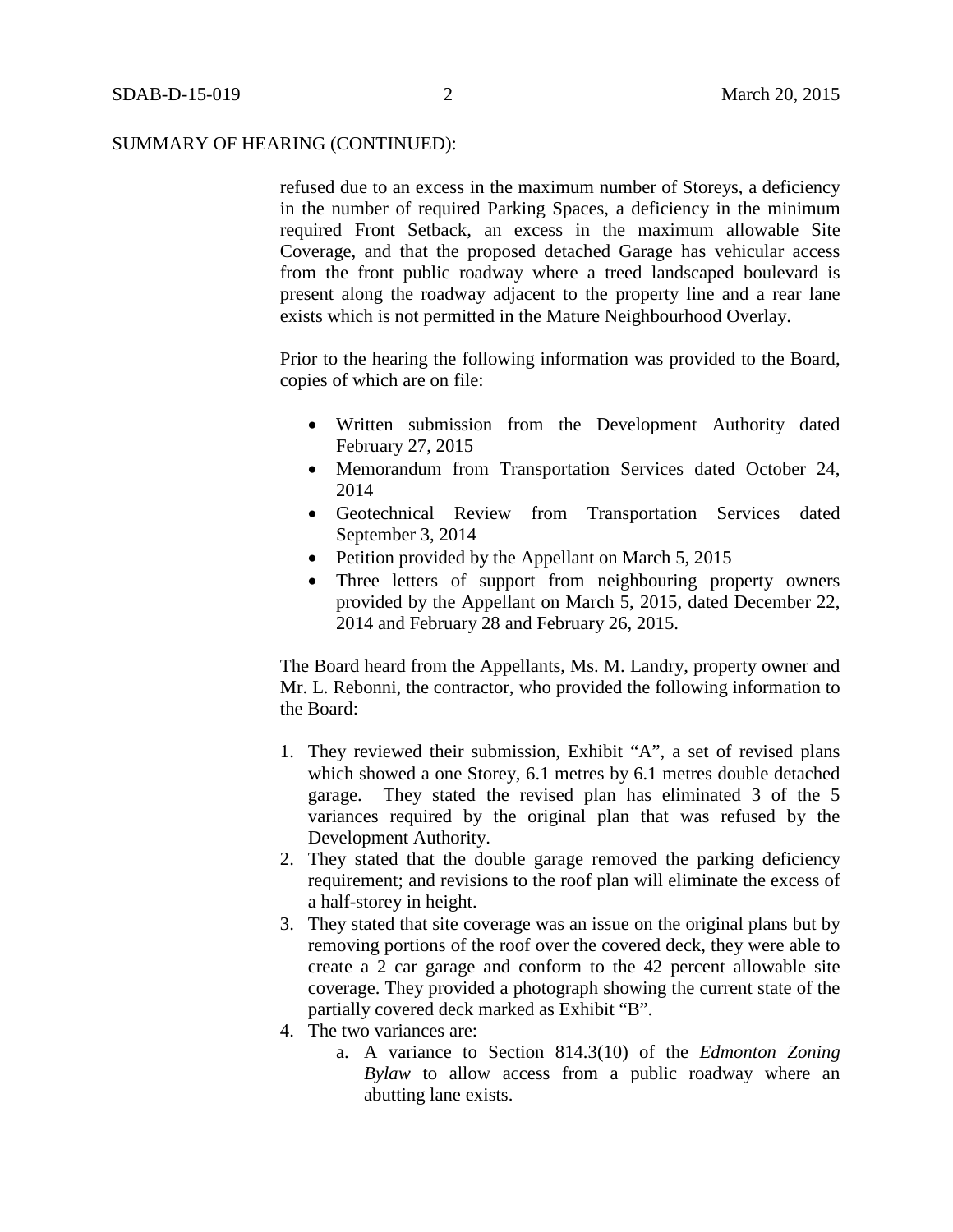- b. A variance to Section 120.4(8) of the *Edmonton Zoning Bylaw* reducing the minimum required front setback.
- 5. They reviewed photographs, marked as Exhibit "C", which showed the availability of parking in the surrounding area.
- 6. They stated the reasons for orienting the access of the garage to 101A Avenue:
	- a. the Boys and Girls Club is located directly across the rear lane and it spans 3 lots. There are 40 employees in that office accommodated by 15 parking stalls along the rear lane. In their opinion, the rear lane has more traffic than 101A Avenue;
	- b. the rear lane is narrow and is covered in snow windrows which make maneuvering a vehicle difficult;
	- c. if the proposed garage access was oriented towards the rear lane, it would be difficult to reverse the vehicle due to reduced sight lines as there are many vehicles in the Boys and Girls Club parking lot;
	- d. if the proposed garage access was oriented towards 101A Avenue, there would be enough room to maneuver the vehicle on the driveway and see clearly in both directions before entering the road;
	- e. there is limited parking along 101A Avenue as parking is only allowed on one side of the street. In addition, there is currently no on-site parking for either semi-detached dwelling on the subject lot and the abutting lot to the east. If the proposed garage access was oriented towards 101A Avenue, there will be room on the driveway for guest parking.
- 7. They reviewed pictures marked as Exhibit "D", a map showing six other properties with driveways that access 101A Avenue. Photos of these properties marked as Exhibit "E" were also supplied.
- 8. They reviewed pictures marked as Exhibit "F" and "G" and described parking limits in the surrounding area.
- 9. They have support from the following individuals and groups:
	- a. the two most affected neighbours which are the immediate neighbours on the abutting properties to the east and south;
	- b. the Boys and Girls Club which is west of the property and directly across the rear lane;
	- c. 86 percent of neighbours as stated in the community petition. They were unable to reach the remaining neighbours; and
	- d. the Riverdale Community League;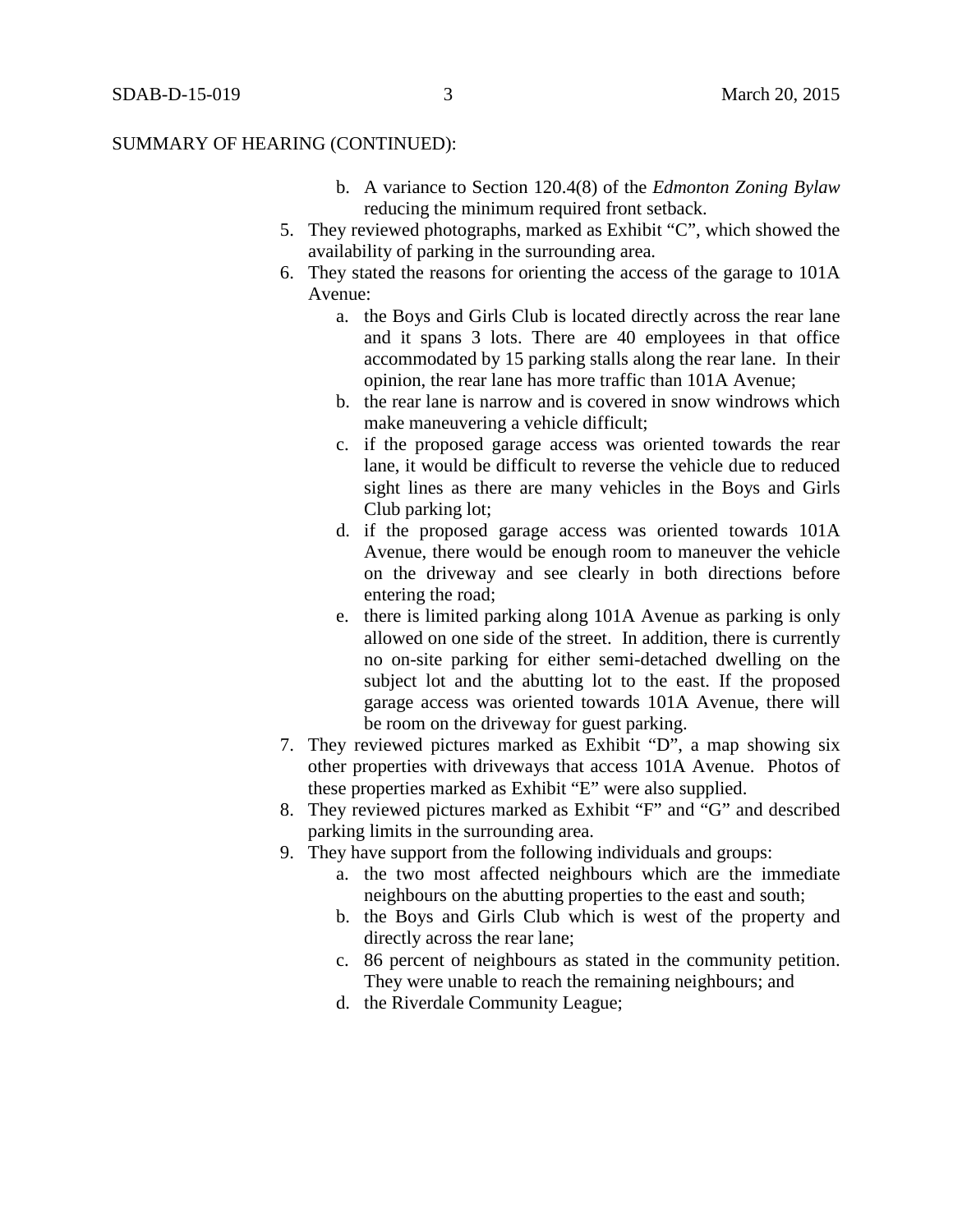- 10. They have spoken to the owner of the abutting semi-detached home to the east. The owner plans to build a garage in the future and the proposed garage will access 101A Avenue as she would like the semidetached homes to appear symmetrical in terms of having a garage in similar location on each side; and there is no rear lane access on the property.
- 11. They stated that the location of the Boys and Girls Club office building across the alley presents a hardship and the proposed development is the best solution for the site.

Ms. M. Landry and Mr. L. Rebonni provided the following responses to questions from the Board:

- 1. There is currently no sidewalk along the south side of 101A Avenue.
- 2. There will be no floor in the attic of the garage and the joists will be used for storage.
- 3. They acknowledge the Memo from Transportation Services dated October 24, 2014, stating there may be a future sidewalk along the south side of 101A Avenue eliminating the opportunity to park on the proposed driveway. However, the house was built in 1978 and to this date there are no sidewalks built.
- 4. They conceded that the subject property and the abutting property to the east was one corner lot prior to subdivision. They agreed that there is a potential for two driveways on this lot and no other properties will have two driveways on a single property. However, the proposed development is characteristic of the neighbourhood; there are examples of two driveways leading to different garages for semidetached homes and large, wide driveways where semi-detached homes contain common-wall garages.
- 5. They are unaware if the immediate neighbor to the south has difficulty backing into the lane.

Mr. J. Xie, representing the City of Edmonton Sustainable Development Department, provided the following information to the Board:

- 1. He recommends that Transportation Services should review the new driveway plan.
- 2. He confirmed that there would no longer be a parking variance required as both parking stalls are now contained within the garage.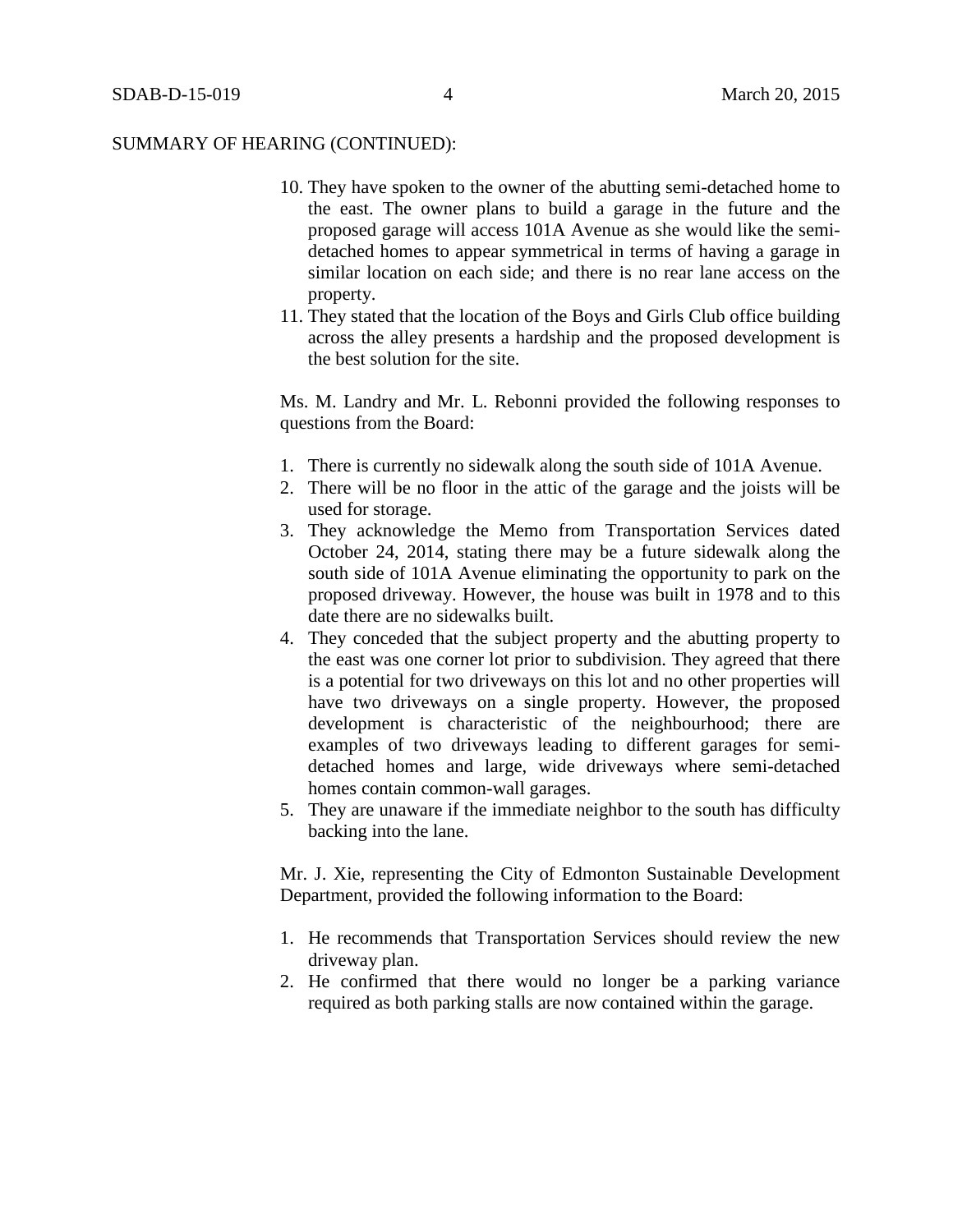3. The half-storey in height has been eliminated from the garage so there is no longer an excess in the allowable storeys for an accessory building.

He stated that the proposed plan meets the 42 percent allowable site coverage.

- 4. There is still a variance required for the front setback. If the lot had not been subdivided, the flanking side setback requirement for a detached garage would be 3 metres. However, as the lot has been subdivided the flanking lot line becomes the front lot line in which a 6 metre setback is required.
- 5. In regard to the variance for the garage access, he stated that there are very few instances when the requirements of Section 814.3(10) of the *Edmonton Zoning Bylaw* are waived or varied. He cited the examples of no lane being present or a power pole making access impossible. In his opinion, there is not a strong hardship to warrant a variance in this case. However, he stated that there would not be a negative impact on neighbours or the neighbourhood if the requirements of Section 814.3(10) of the *Edmonton Zoning Bylaw* were waived.
- 6. When asked if the other driveways with access to 101A Avenue would make the proposal characteristic of the neighbourhood, he indicated that each situation has to be looked at individually to determine if the front driveway access is required.

Ms. Landry and Mr. Rebonni made the following points in rebuttal:

- 1. The expense of the curb cut is the home owner's responsibility and they are willing to pay.
- 2. The orientation of the lot creates a hardship and this is the best possible solution.
- 3. The Riverdale Community League is in support of the plans. They are a very vocal and active community and would appear at the development appeal hearing if there was any opposition.

#### DECISION:

That the appeal be ALLOWED and the decision of Refusal of the Development Authority be OVERTURNED subject to the following variances and conditions: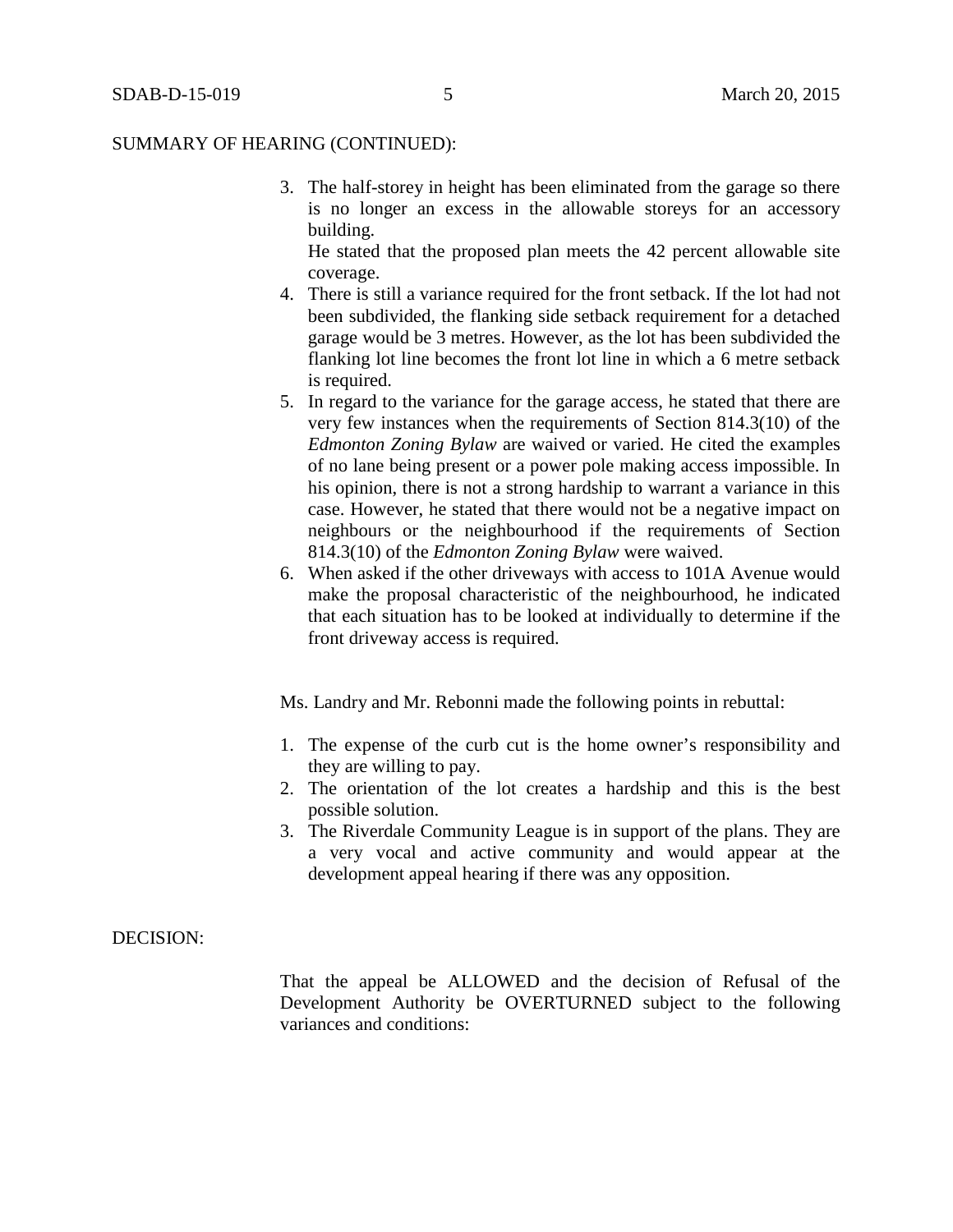# **Variances**

- 1. The required Front Setback has been reduced from 6 metres to 1.2 metres.
- 2. The requirement of Section 814.3(10) of the *Edmonton Zoning Bylaw* regarding the orientation of the proposed development towards the public roadway is waived.

# **Conditions**

This approval is based on the revised Site Plan dated March 1, 2015 and the revised elevation drawings dated February 28, 2015 (Exhibit "A").

An Accessory Building or Structure shall not exceed 4.3 metres nor one Storeys in Height. (Reference Sections 50.3(2))

Eave projections shall not exceed 0.46 metres into required yards or Separation spaces less than 1.2 metres. (Reference Section 44.1(b))

The driveway access must maintain a minimum clearance of 1.5 metres from service pedestals and all other surface utilities.

A curb crossing permit is required.

Note:

An approved Development Permit means that the proposed development has been reviewed against the provisions of this bylaw. It does not remove obligations to conform with other legislation, bylaws or land title instruments such as the Municipal Government Act, the Edmonton Building Permit Bylaw or any caveats, covenants or easements that might be attached to the Site. (Reference Section 5.2)

Unless otherwise stated, all above references to section numbers refer to the authority under the Edmonton Zoning Bylaw 12800.

Note: The applicant is advised to research the Land Title for this property and to be aware of any restrictions in any Restrictive Covenants registered against the legal title. This approval does not imply consent for any structure that does not meet the requirements of the Restrictive Covenant.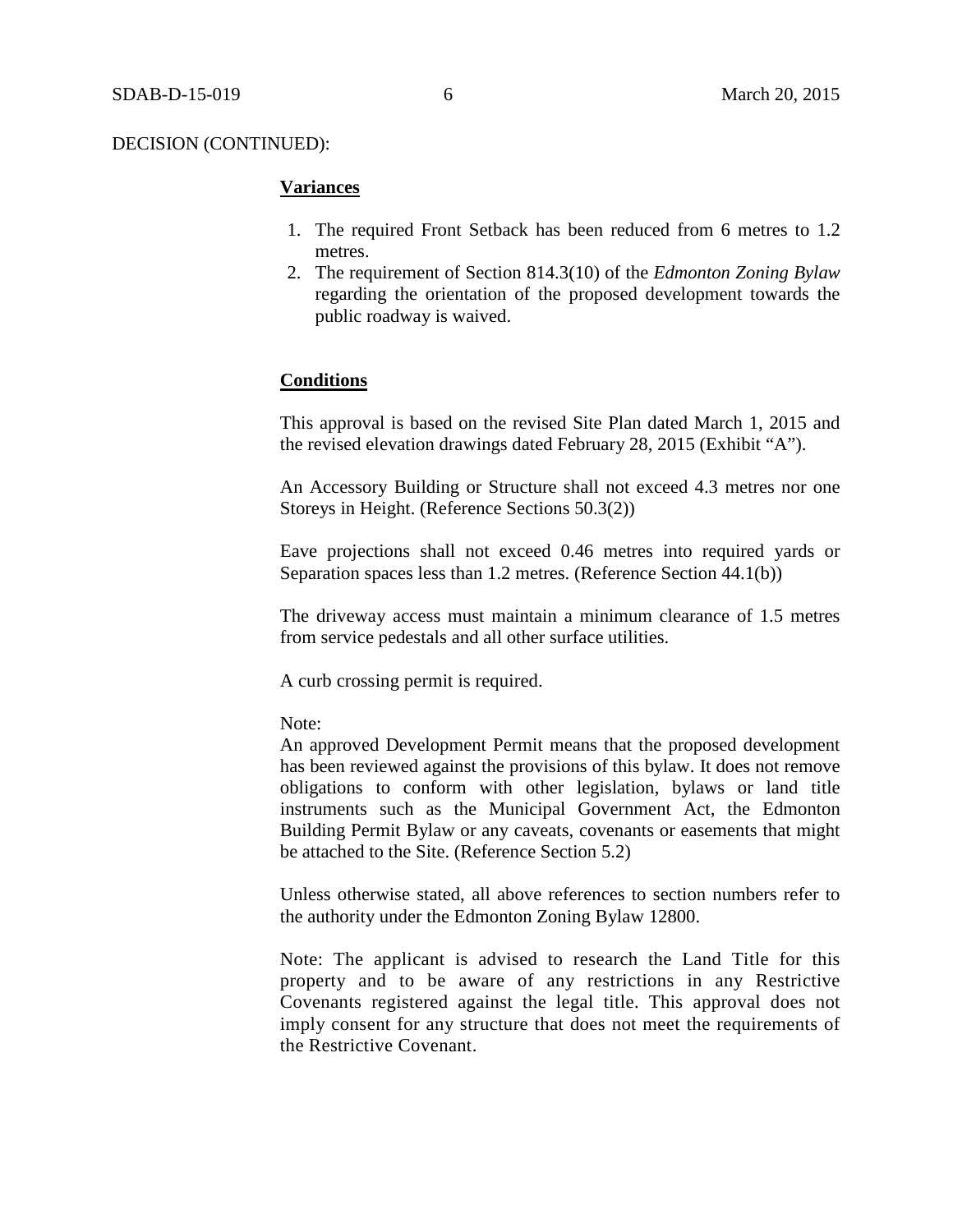#### **Transportation Conditions:**

- 1. The proposed access to 101A Avenue located approximately 1.2 m from the west property line, shall be constructed as a private crossing as per the City of Edmonton Design and Construction Standards. Given the close proximity of the access to the residential alley, Transportation Services will require that that a concrete "tie-in" be constructed with this permit, as shown on the Enclosure. Given this, the applicant must coordinate the construction with Pat McMaster at 780944-7661, 48 hours prior to construction. The owner/applicant must obtain a crossing permit, available from Sustainable Development, 5th Floor, 10250 - 101 Street.
- 2. There may be utilities within road right-of-way not specified that must be considered during construction. The owner/applicant is responsible for the location of all underground and above ground utilities and maintaining required clearances as specified by the utility companies. Alberta One-Call (1-800-242-3447) and Shaw Cable (1-866-344-7429; [www.digshaw.ca\)](http://www.digshaw.ca/) should be contacted at least two weeks prior to the work beginning to have utilities located. Any costs associated with relocations and/or removals shall be at the expense of the owner/applicant.
- 3. Any alley, sidewalk or boulevard damage occurring as a result of construction traffic must be restored to the satisfaction of Transportation Services, as per Section 15 .5(t) of the Zoning Bylaw. The alley, sidewalk and boulevard will be inspected by Transportation Services prior to construction, and again once construction is complete. All expenses incurred for repair are to be borne by the owner.
- 4. Any hoarding or construction taking place on road right-of-way requires an OSCAM (OnStreet Construction and Maintenance) permit. The owner or Prime Contractor can apply for an OSCAM online at: <http://www.edmonton.ca/bylaws> licences/licences \_permits/oscampermit-request.aspx

# **Advisement:**

1. It is the goal of the City of Edmonton to install sidewalks in neighbourhoods that have missing sidewalk linkages along existing bus routes in order to ensure pedestrian connectivity. The applicant is advised that with existing transit service along 101A Avenue, that sidewalk may be installed along the south side of 101A Avenue at some point in the future when funding is available. Once a sidewalk is installed in this location it will bisect the driveway and vehicular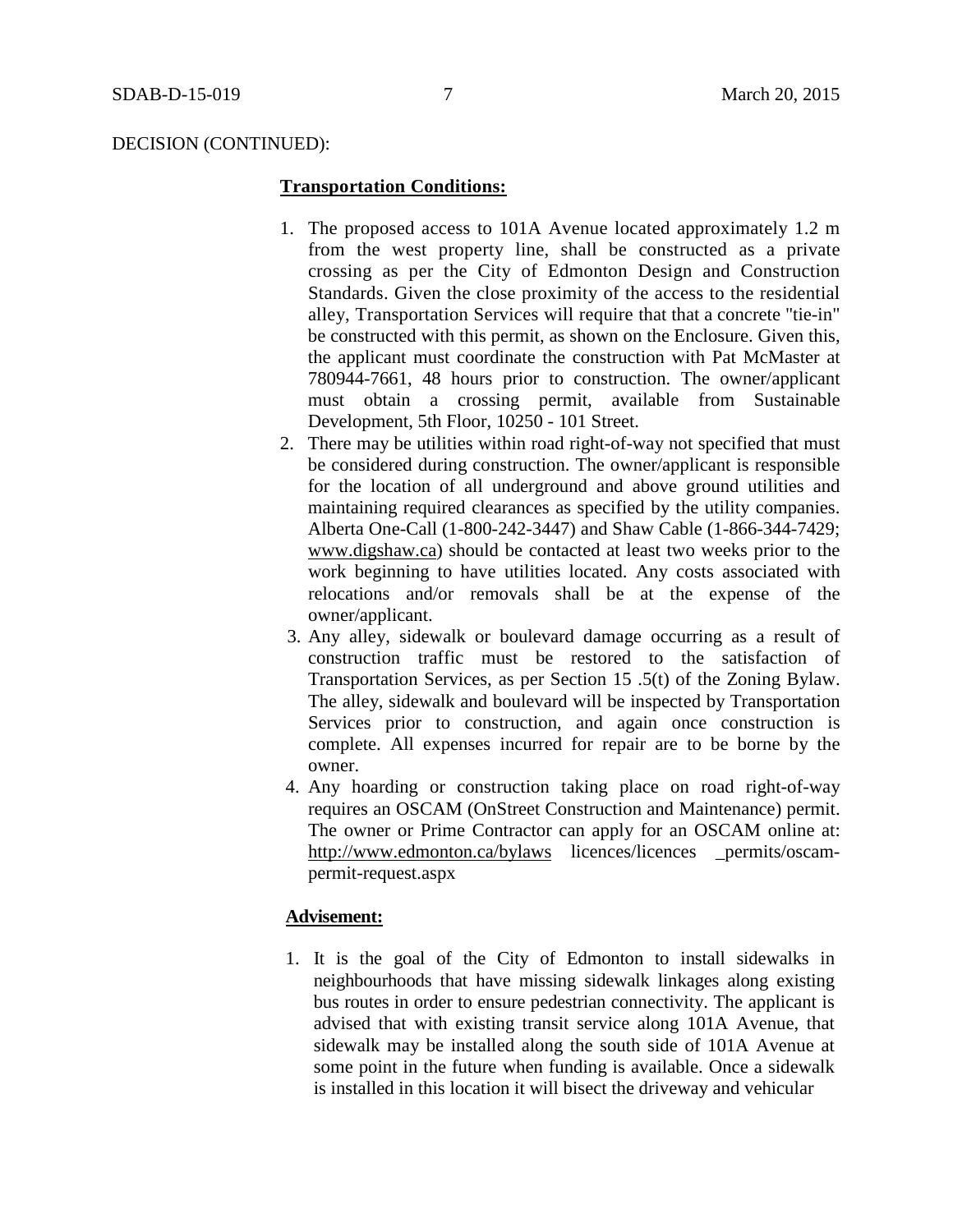parking on the boulevard may be affected and no longer allowed. We do note that there is on-street parking available adjacent to the proposed curb crossing. Should you require any additional information please contact James Rockey at 780-496-6878.

# REASONS FOR DECISION:

The Board finds the following:

- 1. The proposed development, a detached Garage is an Accessory structure to a Permitted Use in the RF2 Low Density Infill Zone.
- 2. The Appellant submitted a set of revised plans to the Board, which the Development Authority confirmed, complies with the maximum allowable Site Coverage of 42 percent, the required number of parking spaces for a Semi-detached House and the maximum number of Storeys for an Accessory structure. There were two issues to be considered before the board:
	- a. the orientation of the Driveway onto 101A Avenue; and
	- b. the Front Setback from the property line that faces 101A Avenue to the new Garage.
- 3. The Board waives the provisions of Section 814.3(10) that would require the Driveway to be oriented towards the lane to the west of the subject site for the following reasons:
	- a. Based on photographic evidence from the Appellant, the orientation of the Driveway on several properties facing 101A Avenue in the immediate area are the same as the proposed development. The orientation is therefore characteristic of this neighbourhood.
	- b. The Appellants had extensive community support. The Board notes that in their community consultation required by the Mature Neighbourhood Overlay, the Appellant specifically asked their neighbours' opinion on the issue of having their Driveway exit onto 101A Avenue instead of the alley.
- 4. The Board notes there is a large grassed boulevard between the property line and 101A Avenue which will alleviate some concerns about the sight lines for exiting and entering the Driveway onto 101A Avenue.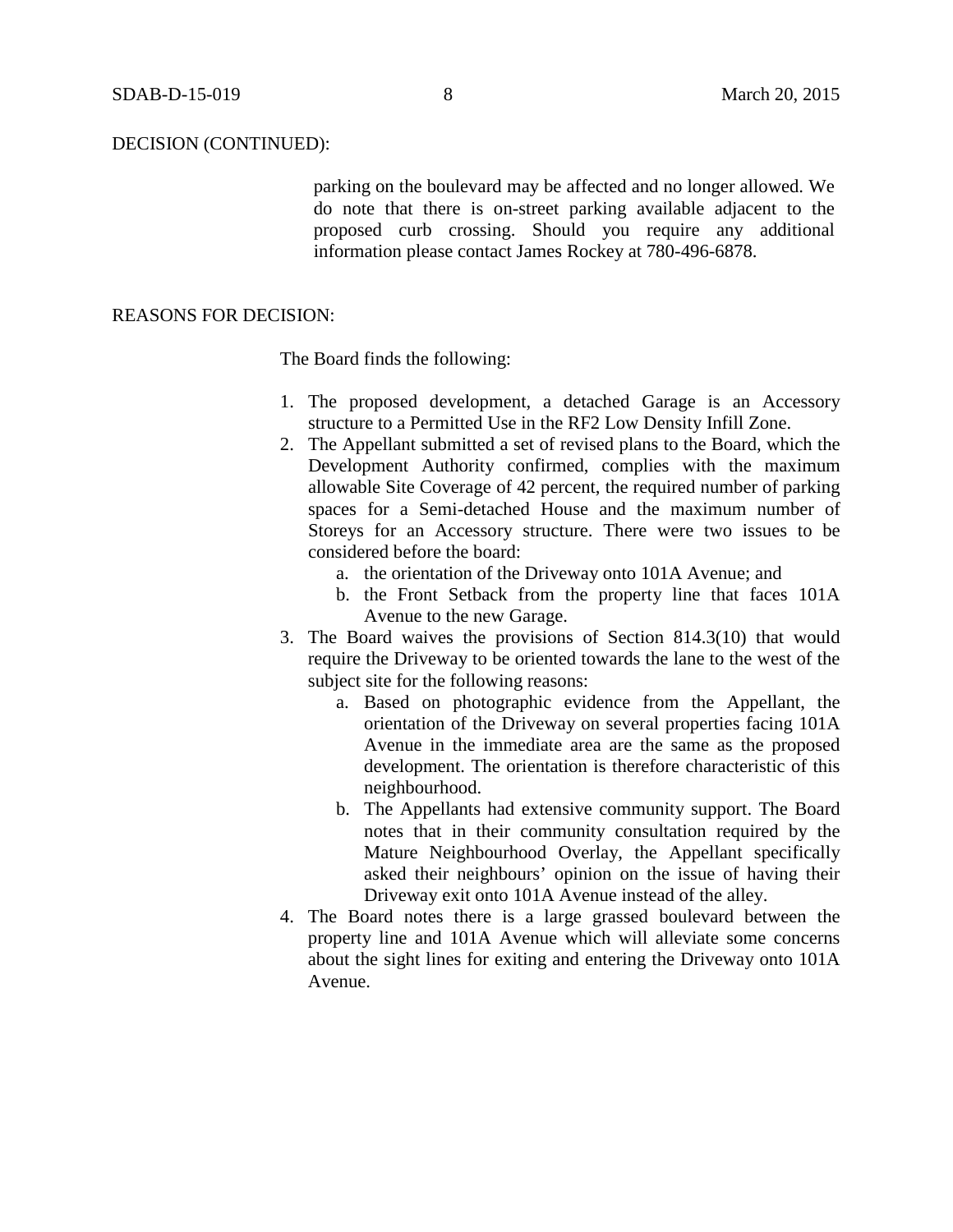#### REASONS FOR DECISION (CONTINUED):

- 5. The Board notes that the property is not a Corner Lot as it does not meet the definition in Section 6.1(18) of the *Edmonton Zoning Bylaw* as the lot is not located at the intersection of two public roadways. Accordingly, the Front Lot Line is the property line that abuts 101A Avenue and must comply with Front Setback requirements as set out in the RF2 Low Density Infill Zone.
- 6. The Board accepts the submission of the Development Officer that due to the unique nature of this lot being the result of a subdivision of a Corner Lot and the two resultant parcels are bound by 88 Street and the rear lane, it is not possible to calculate a blockface average from 101A Avenue. Therefore, the Board agrees with the Development Officer that a 6 metre Setback would be required by the *Edmonton Zoning Bylaw.* The Board grants a variance to 4.8 metres for the following reasons:
	- a. The majority of properties along 101A Avenue have a Front Lot Line that abuts a (north-south) street and the flanking Side Lot Line of these properties is adjacent to 101A Avenue. As such, most of the buildings on 101A Avenue have a Side Setback of 3.0 to 4.5 metres which is less than the required Front Setback of 6.0 metres.
	- b. The existence of a large grassed boulevard between 101A Avenue and the north property line reduces the impact of the Garage's proximity to the front lot line.
- 7. The Board finds that the proposed development will not unduly interfere with the amenities of the neighbourhood nor materially interfere with or affect the use, enjoyment or value of neighbouring parcels of land.

# **Advisement:**

The appellants are advised that they must still apply to the City of Edmonton Transportation Services for permission for a curb crossing and it is recommended that they not commence any construction until they have obtained that permission.

# **IMPORTANT INFORMATION FOR APPLICANT/APPELLANT**

1. **THIS IS NOT A BUILDING PERMIT.** A Building Permit must be obtained separately from the Sustainable Development Department, located on the  $5<sup>th</sup>$  Floor, 10250 – 101 Street, Edmonton.